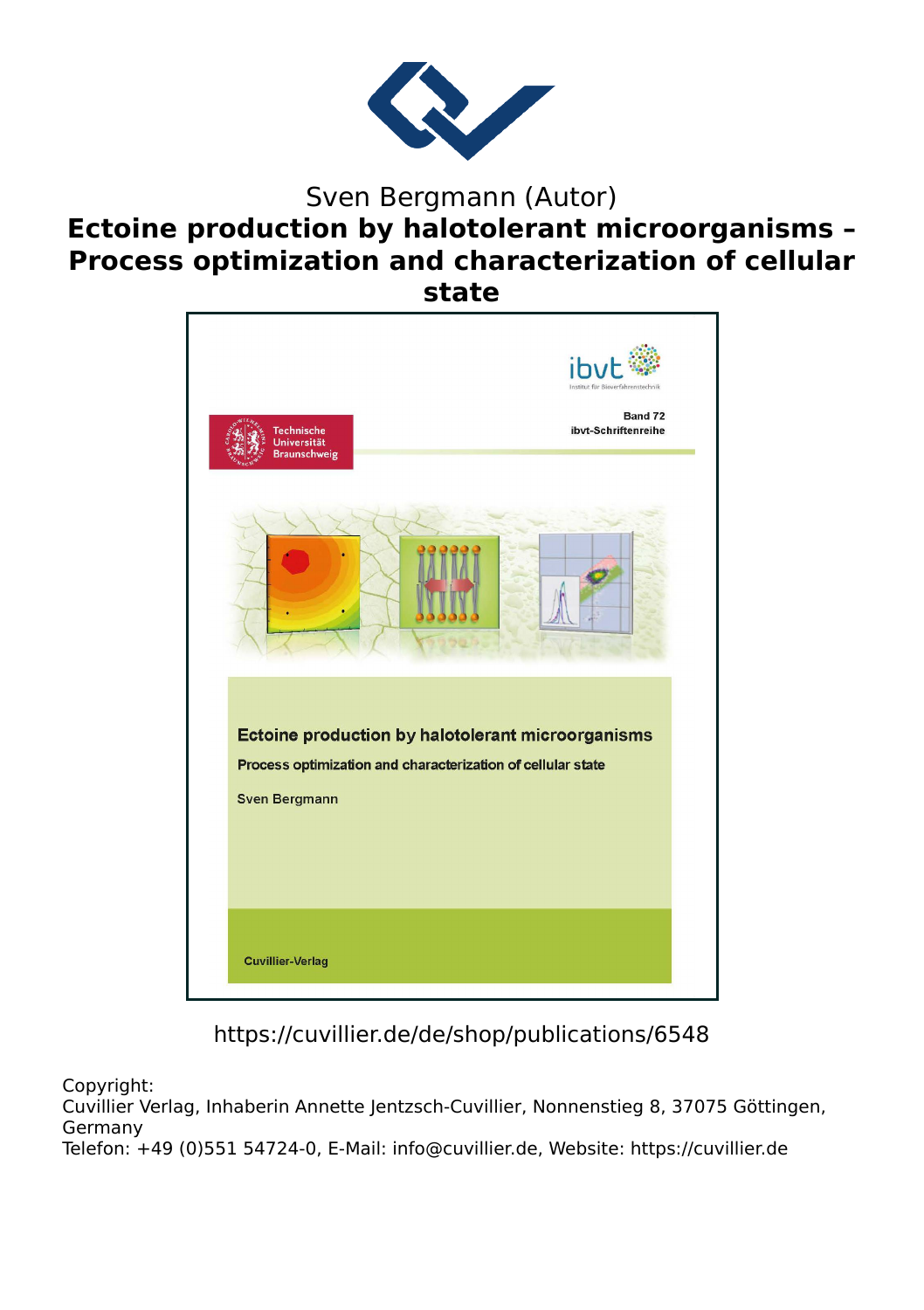

# **1 Introduction**

Within the group of extremophiles, halophilic microorganims developed specific cellular mechanisms to protect their interior processes and chemistry against the ruling environmental stress. Their natural saline habitats mainly change ionic strength by weatherreliant desiccation and irrigation. Such osmotic changes strongly affect the microorganisms by osmotic gradient between cell turgor and environment, and can lead to cell damage and death. To counteract this destructive influence, the halophilic microorganisms use shortand long-term adaptations, providing best possible flexibility at shock situations and thus increasing survivability [1].

In biotechnological application, this specific applicability is used to produce compatible solutes, amongst other valuable compounds in stress-related bioprocesses. Despite the stimulation of compatible solute production, the environmental stress affects cellular state and cell membranes, leading to heterogeneities and thus diminishes the proceeds, revealing the importance of accompanying observation of microbial properties.

# **1.1 Osmoadaptation of halophile microorganisms**

The short-term osmoadaptation is mainly based on raising or decreasing the salt concentration in the cytoplasm by thermodynamical adjustment (**Figure 1**). This mechanism

was first discovered in halophilic archaea and named *salt-in strategy*. Thereby, the organism accumulates or release counter ions, such like Cland  $K^+$ , in or from the cytoplasm by proton motive force in order to maintain the ionic gradient, until the turgor is iso-osmotical with their environment. In particular, chloride was found to have specific functions for haloadaptation. However, the *salt-in strategy* requires specific adaptation of compounds included in metabolic and genetic regulation, and seems to be restricted to archaea, *Haloanaerbiales* and *Salinibacter ruber* [2, 3].



**Figure 1**: *Salt-in strategy*. The organism transports ions to balance the osmotic gradient and thus avoiding water efflux and desiccation.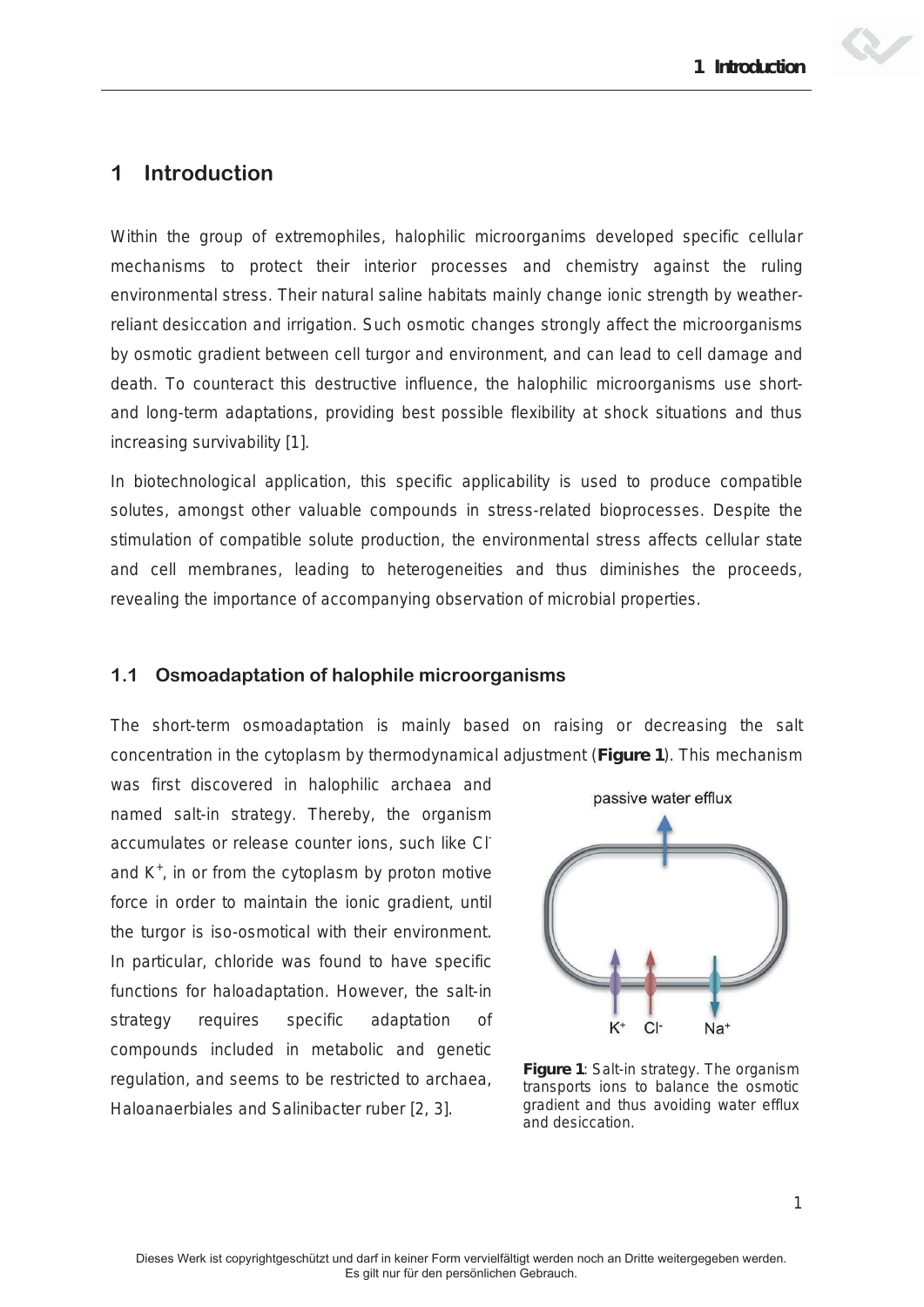

Long-term osmoadaptation can be apportioned into evolutionary modifications and uptake or release of organic osmolytes. Since halophiles are able to live in high salinities, the cytoplasm has to deal with the similar osmolarities and internal function needs to be maintained. High ion concentrations disturb the metabolism. Hence, enzymes and proteins of halophilic microorganisms are modified to remain activity, solubility and stability at these conditions. Even, the distribution of internal amino acids is adjusted to the ionic strength to avoid precipitation and to improve the availability [1]. The surface of proteins from halophiles are generally more negative than those of non-halophiles and demonstrates higher hydrophilic properties [4]. In addition, the cell membrane, which forms a barrier between the cytoplasm and the environment, adjusts to the external salinity by alterations of membrane composition and lipid conformations [5]. However, the most investigated and



**Figure 2**: *Salt-out strategy*. The organism synthesizes compatible solutes *de novo* or/and transport them into the cell by high affine transporters.

discusses osmoadaptation is the organic osmolyte mechanism. The microorganisms accumulate compatible solutes inside the cells in response to osmotic stress. This step within osmoregulation is also named *salt-out strategy*, as the prior accumulation ions (*salt-in strategy*) are replaced by these osmolytes (**Figure 2**). These compounds are highly soluble in water and do not interfere with the metabolism even in high cytoplasmic concentrations [6]. The osmolytes are quasi *compatible* with the cell metabolism, which is reflected in the naming of the compound class. Compatible solutes are synthesized *de novo* or up taken directly from the environment by highly affine transporters, which is energetically preferable. Thus the *de novo* synthesis is

repressed when external osmolytes are available. In general, the highly water-soluble compatible solutes fall into the chemical categories: (1) zwitterionic solutes, (2) noncharged solutes and (3) anionic solutes [3]. The wide distribution of these compounds has been reviewed currently for prokaryotes [7].

Compatible solutes are able to stabilize proteins, nucleic acids and even whole cell membranes against osmotic and temperature stress, providing an advantage when living in extreme habitats. For example, protein denaturation is abated at high ionic strength. The mode of action is suggested to be thermodynamically founded and described by the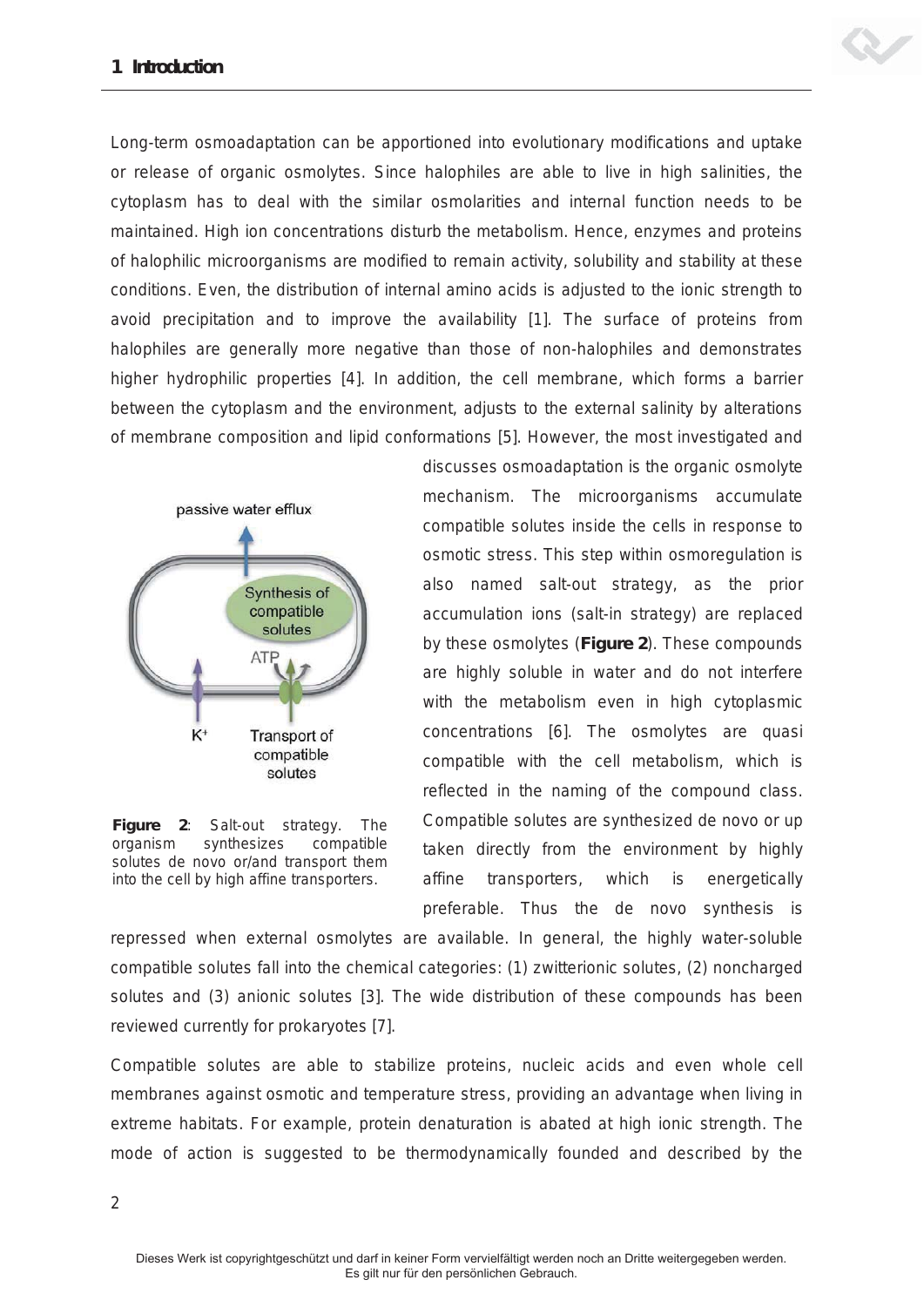*preferential exclusion model* [8], which is the most popular explanation model by now. By exclusion of the compatible solutes from the hydrate envelope of the protein, the protein is forced to remain in the native structure. In addition, some compatible solutes were found to protect against UV radiation by hydration effect [9].

#### **1.2 Cellular response on osmotic shocks**

The accumulation of osmotic active compounds can disturb proliferation and viability of the microorganisms during heavy rains and floodings, as the environmental osmolarity can decrease rapidly in natural habitats. As a consequence of the osmotic gradient between turgor and environment, cell membrane rupture may occur. Therefore, microorganisms open their mechanosensitive channels to balance the osmotic pressure and avoid cell lysis (**Figure 3**). The opening of mechanosensitive channels generate large, non-selective pores within the cell membrane, which results in a non-specific efflux of intracellular compounds, such as electrolytes, compatible solutes and other metabolites [10]. When iso-osmotic

conditions are achieved between turgor and environment, the mechanosensitive channels close and the organisms reassimilates on the surround condition with the object of proliferation.

The osmosensing and -regulation of these mechanosensitive channels are extensively studied on the halotolerant bacteria *Escherichia coli*, *Bacillus subtilis* and *Corynebacterium glutamicum* [10]. The several types of mechanosensitive channel were reviewed, providing an excellent overview of the structures and working principles [11, 12]. For halophiles, it is supposed that they use similar channels to maintain their cellular turgor during osmotic downshock [13]. However, mechanosensitive channels were so far just reported for the archaeon *Haloferax volcanii* [14].



**Figure 3**: The cells open mechanosensitive channels to avoid cell membrane rupture and remain integrity since water pours in the cells strongly driven by osmotic gradient between environment and turgor.

Biotechnologically, this natural protection mechanism is exploited to force the halophiles to excrete their accumulated osmolytes and thus enhance downstream processing. The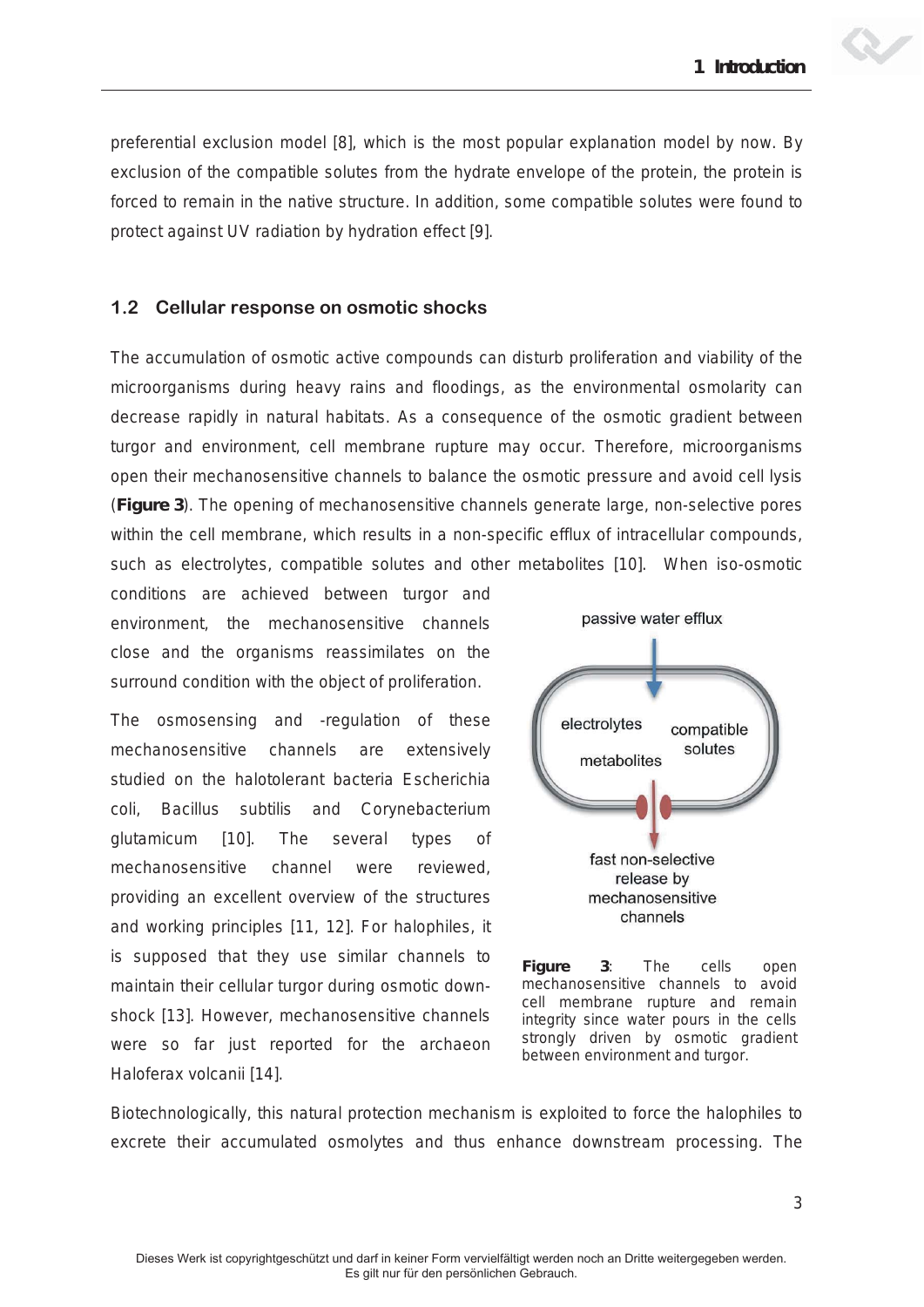

bioprocess is named *bacterial milking* [13, 15]. The special natural properties of compatible solutes make them valuable and highly attractive for a lot of industrial and research applications. Within the group of compatible solutes, the amino acid derivates ectoines demonstrate extraordinary stabilization properties and thus it is already used in commercial applications and health care.

### **1.3 A. haloalkaliphilus – possibilities and chances**

Among other extremophile species *Alkalibacillus haloalkaliphilus*, formerly known as Bacillus haloalkaliphilus and strain WN13<sup>T</sup>, is a promising candidate for ectoine production, although it was little investigated to the present.

It was isolated from saline alkaline mud of Lake Abu Gabara, Wadi Natrun, Egypt. The cells are of rod type  $(0.3 - 0.5 \mu \text{m} \times 3.9 - 8.0 \mu \text{m})$  and able to form spherical endospores (**Figure 4**). It is motile by means of peritrichous flagella. The cell membrane is of grampositive structure, although the gram-reaction is negative. The cell envelope contains about 79 % of saturated branched chain fatty acids and 19 % unsaturated fatty acids. The



**Figure 4**: Endoterminally sporelated *A. haloalkaliphilus* cells grown in alkaline nutrient broth after 24 h of cultivation.

coloring (creamy white to slightly yellowish) and morphology is strongly dependent on salinity, whereas it is able to grow up until 250 g  $L^{-1}$  NaCl. When growing on salinities above 10 %, mainly ectoine is synthesized to protect against osmotic and thermal stress. Glycine betaine can be taken up and used as compatible solute too [16, 17]. Weisser and Trueper [18] even discovered that the inorganic ions  $Na<sup>+</sup>$ , K<sup>+</sup> and CI<sup>-</sup> are used for osmoregulation. Preliminary basic studies of *A. haloalkaliphilus* revealed up to 3.6 % of the total biomass as compatible solutes, when grown on alkaline nutrient broth at about 20 % salinity [19]. This apparently low concentration might be the reason, why the organism was not further considered as ectoine producer.

The organism is moderate halophilic, obligate alkaliphilic and strictly aerobic. Casein, gelatin and starch was reported to be hydrolyzed [17], whereas acid production only occurs from citrate and a few pentoses, such as D-xylose, D-trehalose, maltose, sucrose and cellobiose [18, 20]. The organism was reported to grow in basal mineral medium containing glucose at pH 9.7 [20]; admittedly at low optical densities, which may be resulted in an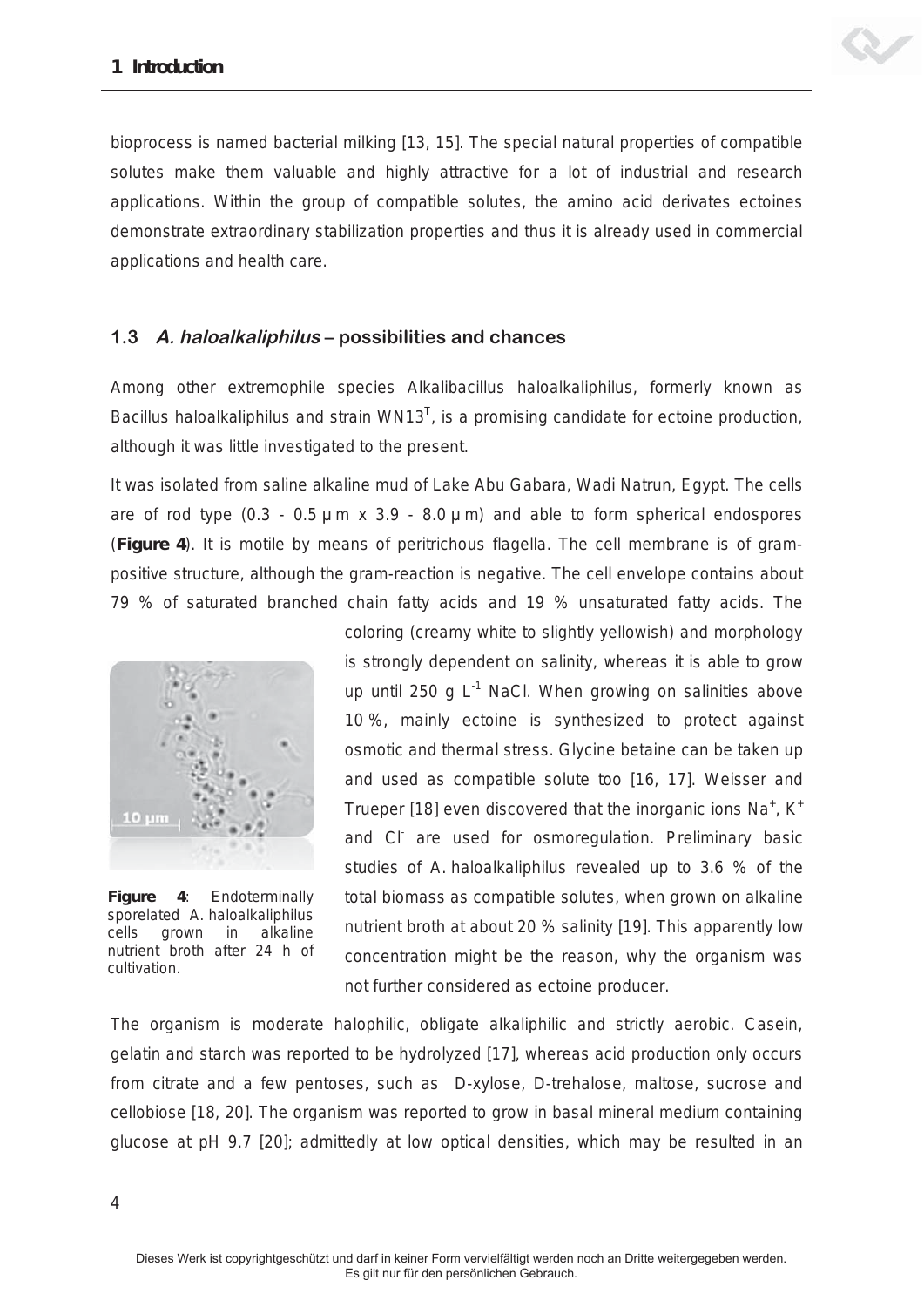obligate requirement of peptides [18, 19]. Good growth occurs in alkaline nutrient broth (ANB), containing the substrates soy peptone and meat extract.

Recently, the whole-genome of the allied *Alkalibacillus haloalkaliphilus* strain C-5 was sequenced, revealing deeper insights in metabolic subsystems and genes involved in stress response. The strain is known to produce a thermophilic serine protease [21].

# **1.4 Objectives**

Given the unadvanced investigation status of the halophilic bacterium *A. haloalkaliphilus*, the chances and possibility for a holistic bioprocess on example of ectoine production



should be examined and the stress response characterized to improve optimization process and reveal bacterial adaptation process (**Figure 5**).

To fulfill these obligations, firstly possible and sustainable substrates shall be investigated and evaluated. Subsequently, the process key parameters salinity, pH-value and temperature shall be optimized using the power of model-based medium and process